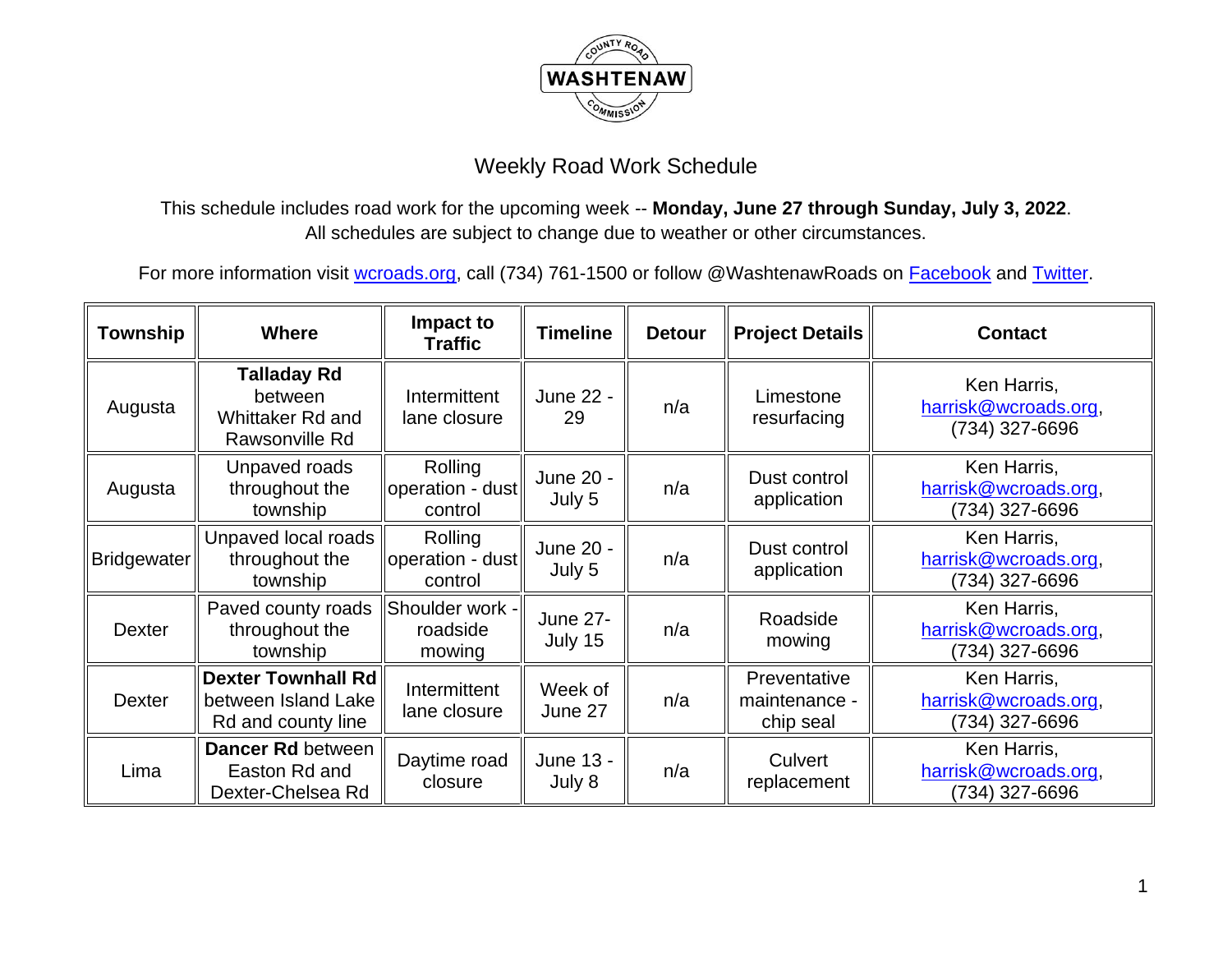

This schedule includes road work for the upcoming week -- **Monday, June 27 through Sunday, July 3, 2022**. All schedules are subject to change due to weather or other circumstances.

| Township   | <b>Where</b>                                                         | Impact to<br><b>Traffic</b>            | <b>Timeline</b>                          | <b>Detour</b>        | <b>Project Details</b>                     | <b>Contact</b>                                                |
|------------|----------------------------------------------------------------------|----------------------------------------|------------------------------------------|----------------------|--------------------------------------------|---------------------------------------------------------------|
| Lima       | Unpaved roads<br>throughout the<br>township                          | Rolling<br>operation - dust<br>control | Week of<br>June 27                       | n/a                  | Dust control<br>application                | Ken Harris,<br>harrisk@wcroads.org,<br>(734) 327-6696         |
| Lodi       | Paved county roads<br>throughout the<br>township                     | Shoulder work -<br>roadside<br>mowing  | June 27 -<br>July 15                     | n/a                  | Roadside<br>mowing                         | Ken Harris,<br>harrisk@wcroads.org,<br>(734) 327-6696         |
| Northfield | <b>Barker Rd between</b><br>Kearney Rd and<br>Jennings Rd            | Road closure                           | June 13 -<br>mid-July                    | <b>Detour</b><br>map | Road<br>reconstruction                     | Michele Ford,<br>fordm@wcroads.org,<br>(734) 327-6652         |
| Northfield | 7 Mile Rd between<br>E. Shore Dr and<br>Earhart Rd                   | Intermittent<br>lane closure           | Week of<br>June 27<br>(delayed<br>start) | n/a                  | Preventative<br>maintenance -<br>chip seal | Ken Harris,<br>harrisk@wcroads.org,<br>(734) 327-6696         |
| Pittsfield | <b>Crane Rd between</b><br>Textile Rd and US-12                      | Road closure                           | June 13 -<br>July 22                     | <b>Detour</b><br>map | Permit work:<br>Sanitary<br>installation   | <b>Ted Warrow</b><br>warrowiii@stantec.com,<br>(734) 604-6364 |
| Salem      | Intersection of<br><b>Pontiac Tr and N.</b><br><b>Territorial Rd</b> | Road closure                           | June 13 -<br>Sept 30                     | <b>Detour</b><br>map | Roundabout<br>construction                 | Nate Murphy,<br>murphyn@wcroads.org,<br>(734) 327-6647        |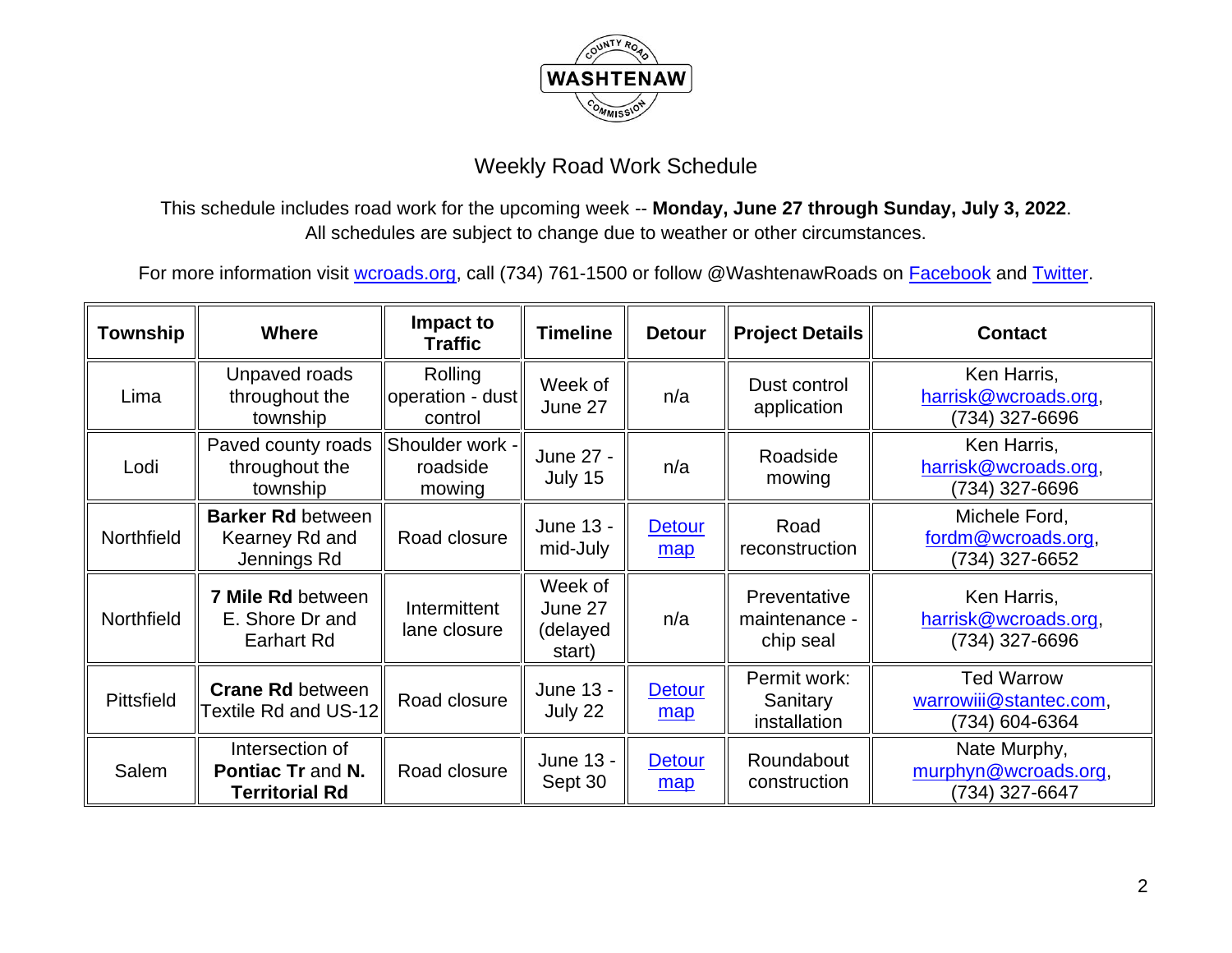

This schedule includes road work for the upcoming week -- **Monday, June 27 through Sunday, July 3, 2022**. All schedules are subject to change due to weather or other circumstances.

| Township                         | <b>Where</b>                                                      | Impact to<br><b>Traffic</b>            | <b>Timeline</b>                          | <b>Detour</b>        | <b>Project Details</b>                          | <b>Contact</b>                                                                    |
|----------------------------------|-------------------------------------------------------------------|----------------------------------------|------------------------------------------|----------------------|-------------------------------------------------|-----------------------------------------------------------------------------------|
| Salem                            | 8 Mile Rd between<br>Tower Rd and<br>Chubb Rd                     | Intermittent<br>lane closure           | May 5 -<br>July 8                        | n/a                  | Drainage<br><i>improvements</i>                 | Ken Harris,<br>harrisk@wcroads.org,<br>(734) 327-6696                             |
| Salem                            | <b>Currie Rd between</b><br>7 Mile Rd and<br>8 Mile Rd            | Intermittent<br>lane closure           | May 5 -<br>July 8                        | n/a                  | Drainage<br>improvements                        | Ken Harris,<br>harrisk@wcroads.org,<br>(734) 327-6696                             |
| Salem                            | <b>Gotfredson Rd</b><br>between M-14 and<br>Old N. Territorial Rd | Intermittent<br>lane closure           | June 6 -<br>late Sept.                   | n/a                  | Permit work:<br>Salem township<br>sanitary main | Mark McCulloch,<br>mccullochm@wcroads.org,<br>(734) 327-6679                      |
| Salem                            | Unpaved roads<br>throughout the<br>township                       | Rolling<br>operation - dust<br>control | June 13 -<br>July 11                     | n/a                  | Dust control<br>application                     | Ken Harris,<br>harrisk@wcroads.org,<br>(734) 327-6696                             |
| Salem, Lyon                      | Intersection of<br>8 Mile Rd and<br><b>Currie Rd</b>              | Intersection<br>closure                | April 18 -<br>late June                  | <b>Detour</b><br>map | Roundabout<br>construction                      | <b>Road Commission for Oakland</b><br>County, dcsmail@rcoc.org,<br>(877) 858-4804 |
| Salem,<br>Northfield,<br>Webster | N. Territorial Rd<br>between Mast Rd<br>and county line           | Intermittent<br>lane closure           | Week of<br>June 27<br>(delayed<br>start) | n/a                  | Preventative<br>maintenance -<br>chip seal      | Ken Harris,<br>harrisk@wcroads.org,<br>(734) 327-6696                             |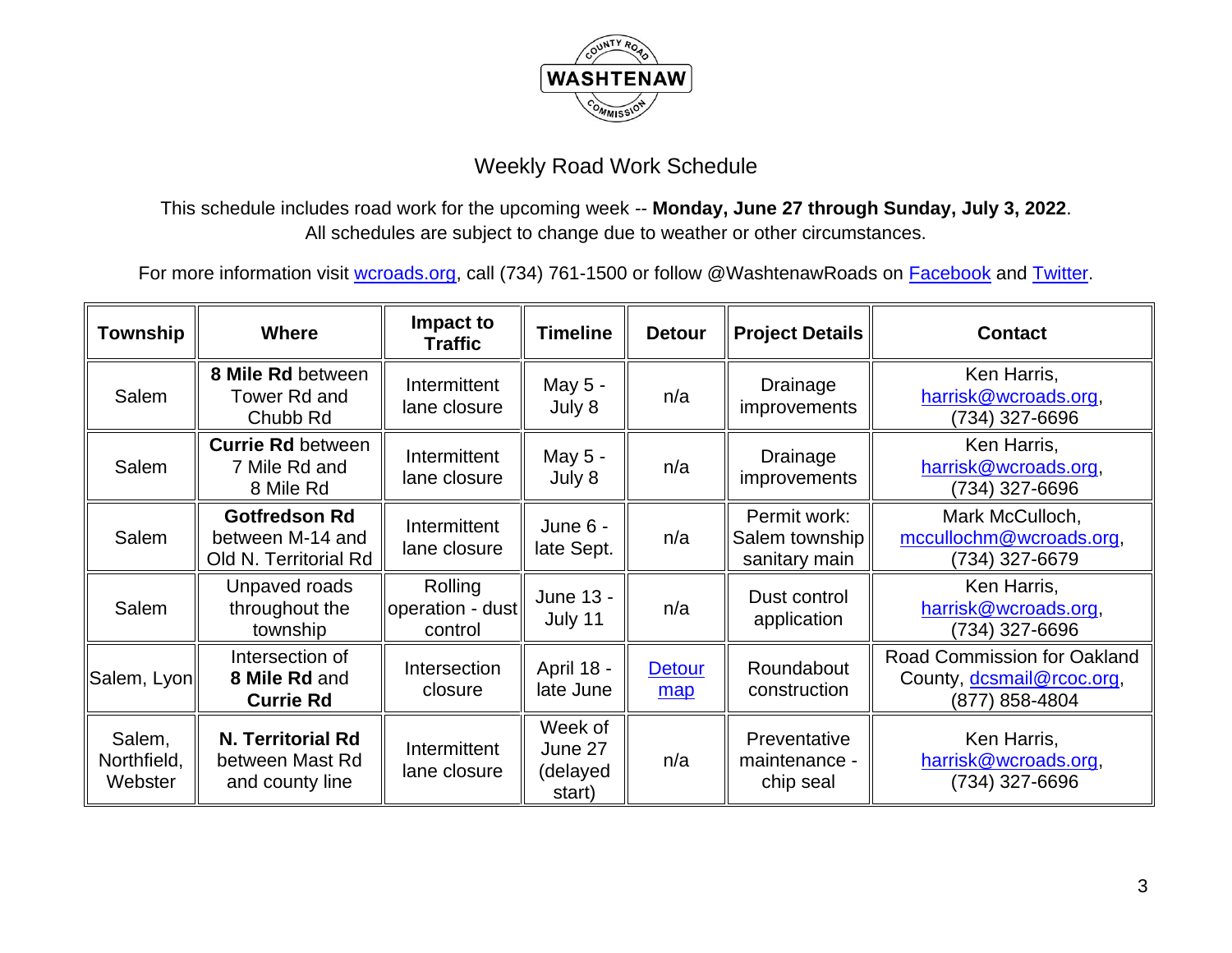

This schedule includes road work for the upcoming week -- **Monday, June 27 through Sunday, July 3, 2022**. All schedules are subject to change due to weather or other circumstances.

| <b>Township</b> | <b>Where</b>                                                | Impact to<br><b>Traffic</b>            | <b>Timeline</b>               | <b>Detour</b> | <b>Project Details</b>                            | <b>Contact</b>                                                              |
|-----------------|-------------------------------------------------------------|----------------------------------------|-------------------------------|---------------|---------------------------------------------------|-----------------------------------------------------------------------------|
| Scio            | Paved county roads<br>throughout the<br>township            | Shoulder work -<br>roadside<br>mowing  | <b>June 27-</b><br>July 15    | n/a           | Roadside<br>mowing                                | Ken Harris,<br>harrisk@wcroads.org,<br>(734) 327-6696                       |
| Scio            | Unpaved local roads<br>throughout the<br>township           | Rolling<br>operation - dust<br>control | June 20 -<br>July 5           | n/a           | Dust control<br>application                       | Ken Harris,<br>harrisk@wcroads.org,<br>(734) 327-6696                       |
| Scio            | Intersection of<br><b>Liberty Rd and</b><br>Zeeb Rd         | Shoulder work                          | Mid Feb -<br>late June        | n/a           | Permit work:<br>utility relocation                | James Hui, huij@wcroads.org,<br>(734) 327-6660                              |
| Scio            | <b>Liberty Rd between</b><br>Zeeb Rd and<br>Wagner Rd       | Intermittent<br>lane closure           | May 31 -<br>July 1            | n/a           | Permit work:<br>linstall center left<br>turn lane | Gary Streight,<br>streightg@wcroads.org,<br>(734) 327-6692                  |
| Superior        | <b>Plymouth Rd</b><br>between M-153 and<br>county line      | Intermittent<br>lane closure           | June 23 -<br>28<br>(extended) | n/a           | Preventative<br>maintenance -<br>chip seal        | Ken Harris,<br>harrisk@wcroads.org,<br>(734) 327-6696                       |
| Webster         | <b>Joy Rd between</b><br>N. Delhi Rd and<br><b>Stein Rd</b> | Intermittent<br>lane closure           | May -<br>August               | n/a           | DTE gas line<br>installation                      | Brian Saintonge,<br><u>brian.saintonge@dteenergy.com,</u><br>(313) 269-6836 |